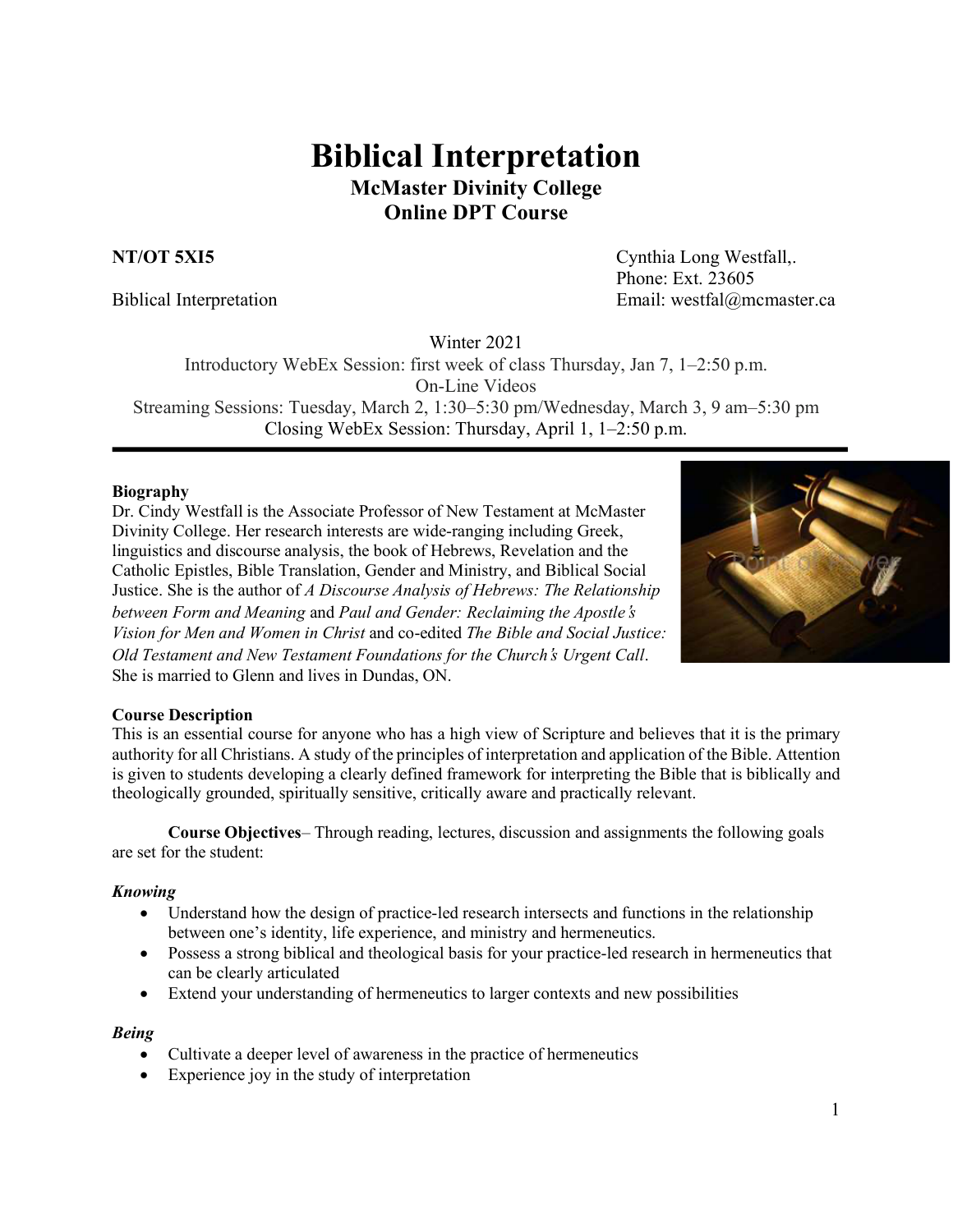- Cultivate postures of learning and gracious critique in the midst of interpretive debates
- Maturing habits in spiritual disciplines that keep pace with research

#### *Doing*

- Develop your specialization in terms of the nature and needs of your ministry target group and the practices/disciplines of hermeneutics
- Present your work, accept critique & function as a resource to others in the course
- Design practical implementation of appropriate actions
- Demonstrate practice-led research in writing

#### **Course Requirements**

#### *View Online Videos* (attendance)

Students are required to view the scheduled weekly videos online and to do the exegetical exercises as course attendance.

#### An **attendance report will be submitted to A2L on the percentage of on-line videos watched at 11:59 p.m. on Wednesday,, April 7.**

#### *Class Participation* (15%)

There will be three venues in which you will be expected to participate in weekly activities and contribute to the course discussion online: (1) you will complete brief hermeneutical exercises based on each video; (2) you will share content or initiate topics of discussion on the A2L discussion forums or on Padlet (which has a number of ways that you can share); and (3) you will respond or interact with the contribution/content/topics of others. Contribute content once a week and interact with a minimum interaction or response to three others each week (on the average).

#### *Reading* (10%)

Complete **4,000 pages of reading** for the course and submit a **bibliography due 11:59 p.m. on Wednesday, April 7, submitted to A2L in PDF form.** List the book, the pages read and summarizes the percentage of reading. You may include books from your Preliminary Annotated Bibliography but omit any material that you have read for previous courses and the papers of other students.

#### **Written assignments**

#### *Preliminary Annotated Bibliography & Presentation* (15%)

The student will develop an annotated bibliography of approximately 5–10 resources (at least 1,500 pages) that are the most informative related to Biblical Interpretation in the area of your research interest (see schedule for categories), and write a 100-150 word annotation for each resource. Relevant resources previously read for other courses may be submitted (mark with \*). This is your summary of the best sources available in your area of interest. **Submit this assignment to A2L and to DropBox in** PDF form due 11:59 p.m. on Friday, February 12 to share with others in the course before the in class **session. Be prepared to present your bibliography in our in-class session.**

#### *Summary of Key Concepts, Methodology or Biblical and Theological Foundations* (20%)

Utilizing material from the class sessions, online materials and reading the student will describe the biblical and theological basis for *your specific practice-led research* in hermeneutics. **The paper will be approximately 3,000 words (12 pages), and due 11:59 p.m. on Friday, February 19, submitted to A2L in PDF form.**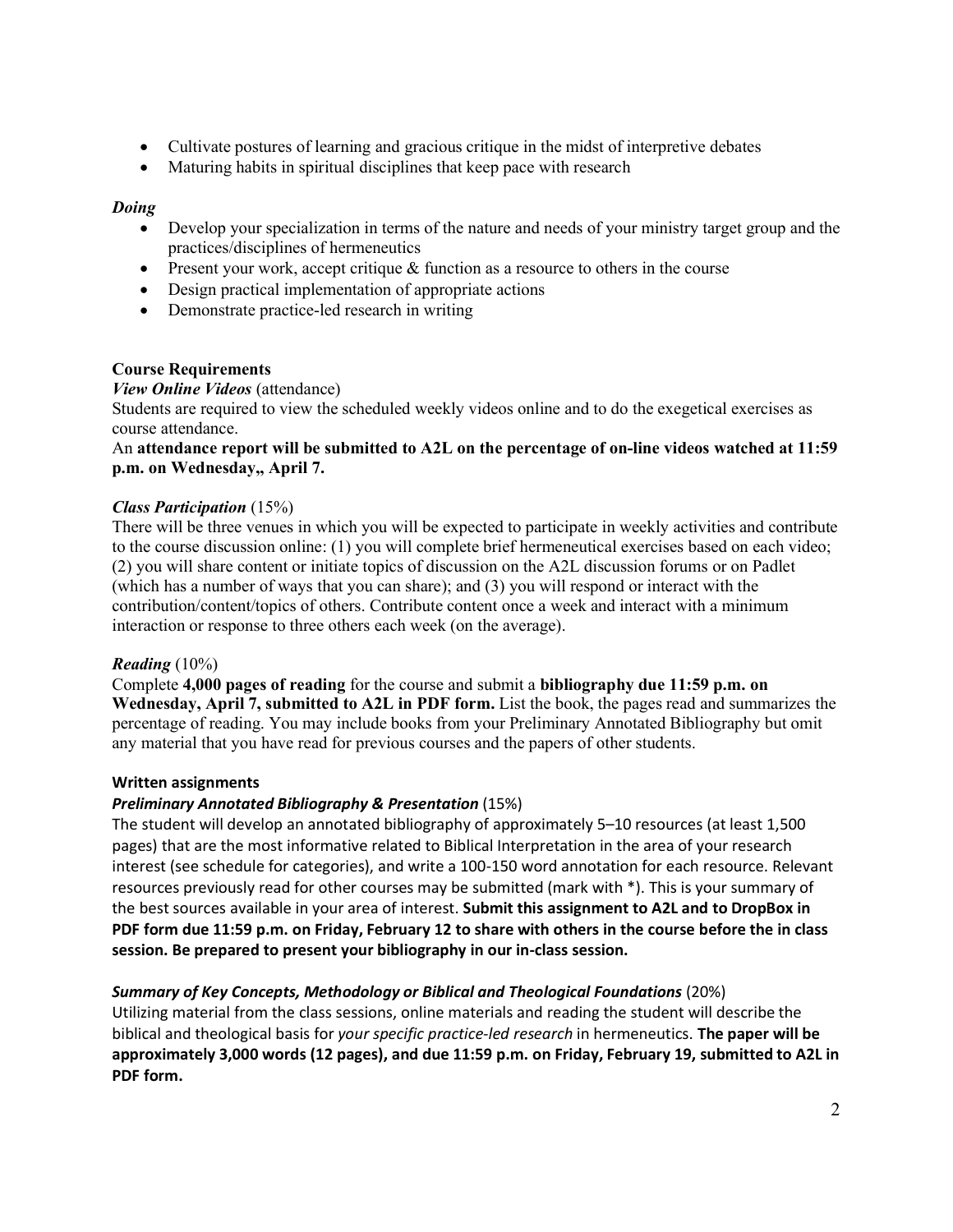Include footnotes and bibliography. For all matters of style and form, consult the McMaster Divinity College Style Guidelines for Essays and Theses:

http://www.macdiv.ca/students/documents/MacStyleGuide.pdf

#### *Major Paper on Practice-Led Research* (40%)

The student will demonstrate practice-led research through a particular focus/interest in Biblical Interpretation and be prepared to discuss their research with the class on June 5. Their paper will include an introduction, five sections and a conclusion (subheadings are advised):

- Clearly explain how the paper is rooted based in your identity, experiences and practice
- Explore the challenges and problems that provoke this study (i.e. Why does this ministry practice need to be addressed?)
- Identify and develop a procedure for a methodology suitable for researching this topic.
- Integrate the biblical and theological foundations for practice from your previous paper with appropriate revisions (see #3)
- A consideration of new approaches to address and improve ministry practice (local and beyond) and reflection on the application to your own ministry.

#### The paper will be approximately 8,000 words. It is due 11:59 p.m. on Friday, March 31 (submitted to **A2L) and presented during the final course session on Webex.**

Include footnotes and bibliography. For all matters of style and form, consult the McMaster Divinity College Style Guidelines for Essays and Theses: http://www.macdiv.ca/students/documents/MacStyleGuide.pdf

#### *Class Presentation*

Present/summarize where they are in their research to the class the closing Webex session online (TBA)**.** The student may choose to make their papers available to the rest of the course in DropBox. All papers must be submitted to A2L (but also DropBox for sharing).

If the student fails to submit the paper on time, a late penalty of 2% a day will be applied to the paper's final grade until 7 days, when it will be 5% a day. **No papers will be accepted after April 7.**

#### *Grading Summary*

- $\geq$  Participation 15%
- $\geq$  Reading  $10\%$
- $\geq$  Annotated Bibliography 15%
- $\geq$  Summary Paper 20%
- $\triangleright$  Written assignment 40%

All assignments must be completed by **Wednesday, April 7,** to receive a passing grade.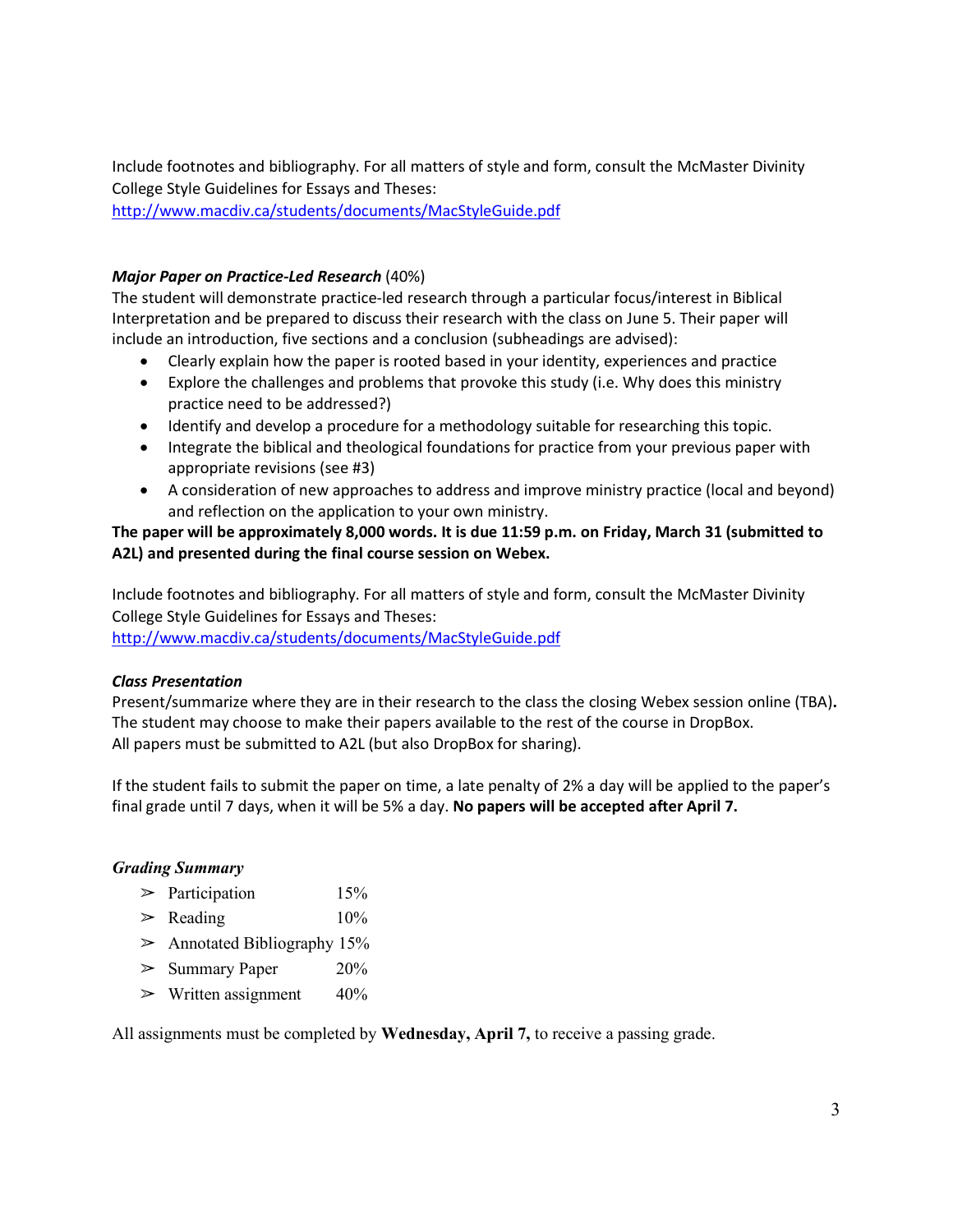#### **Classroom and Online Behavior**

*Attendance*

- Students should be on time to the in-class sessions or be prepared to offer an explanation to the professor.
- Students are expected to stay for the all in-class sessions, unless arranged in advance.
- Students are expected to listen to all on-line videos and do the exegetical exercises on the video which is equivalent to course attendance. "Absences" will result in the reduction of the final grade.

### *Participation*

- Please respect the opinions of others without disrespect or ridicule, even if you do not agree with them. However, feel free to respond logically and critically in an orderly manner.
- Students are not expected to be doing work on any other subject except that which is appropriate in the course outline.
- Students are not to carry on off-topic conversations in class.
- Students are not to access e-mail, send or receive text messages, surf the net, etc., while class is in session

Students who fail to respect these guidelines may lose participation points and/or be dismissed from the class.

#### *Textbook Purchase*

Textbook Purchase: All required textbooks for this class are available from the College's book service, The Hurlburt Family Bookstore, McMaster Divinity College (Across from Cullen Hall). Texts may be purchased on the first day of class. For advance purchase, you may contact READ On Bookstore, 5 International Blvd, Etobicoke, Ontario M9W 6H3: phone 416.620.2934, Text: 416 668 3434. fax 416.622.2308; email books@readon.ca. Free Shipping is available to students. Other book services may also carry the texts.

#### *Academic Honesty*

Academic dishonesty is a serious offence that may take any number of forms, including plagiarism, the submission of work that is not one's own or for which previous credit has been obtained, and/or unauthorized collaboration with other students. Academic dishonesty can result in severe consequences, e.g., failure of the assignment, failure of the course, a notation on one's academic transcript, and/or suspension or expulsion from the College. All papers will be analysed for plagiarism by TurnItIn

Students are responsible for understanding what constitutes academic dishonesty. Please refer to the Divinity College Statement on Academic Honesty ~ https://mcmasterdivinity.ca/rules-regulations/

### *Gender Inclusive Language*

McMaster Divinity College uses inclusive language for human beings in worship services, student written materials, and all its publications. It is expected that inclusive language will be used in chapel services and all MDC assignments. In reference to biblical texts, the integrity of the original expressions and the names of God should be respected, but you will need to use gender-inclusive language for humans, and you will need to quote from a gender-inclusive version such as the following: NRSV (1989), NCV (1991), TEV/GNB/GNT (1992), CEV (1995), NLT (1996), TNIV (2005), and the Common English Bible (CEB 2011).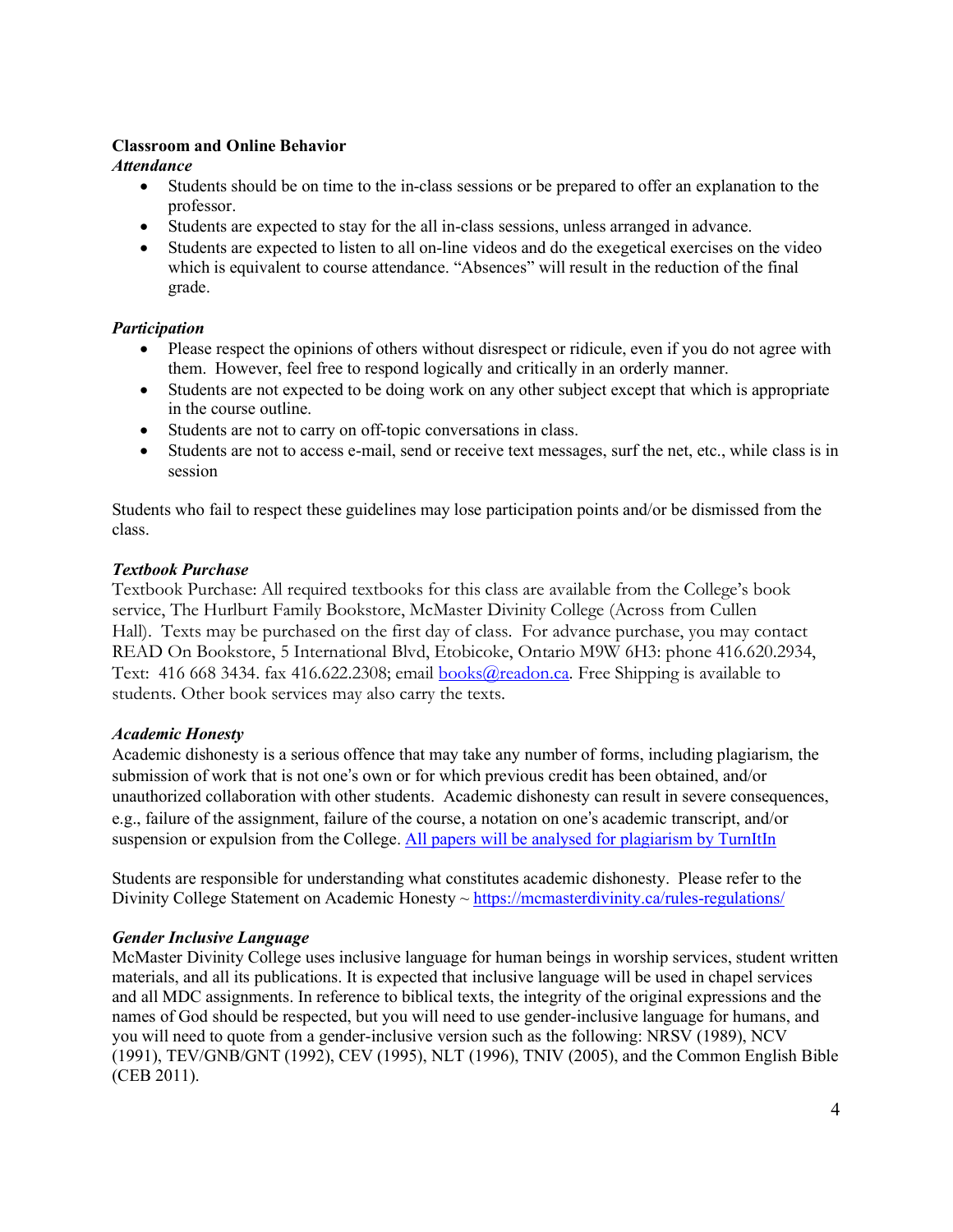#### *Style*

All stylistic considerations (including but not limited to questions of formatting, footnotes, and bibliographic references) must conform to the McMaster Divinity College Style Guidelines for Essays and Theses http://mcmasterdivinity.ca/wp-content/uploads/2018/02/mdcstyleguide.pdf Failure to observe appropriate form will result in grade reductions.

#### **Appointments & office hours**

Contact me if I can assist you in any way via Avenue or e-mail: westfal@mcmaster.ca There are no set office hours, but I am available by Skype appointment at cynthia.westfall

#### **Disclaimer**

This syllabus is the property of the instructor and is prepared with currently available information. The instructor reserves the right to make changes and revisions up to and including the first day of class.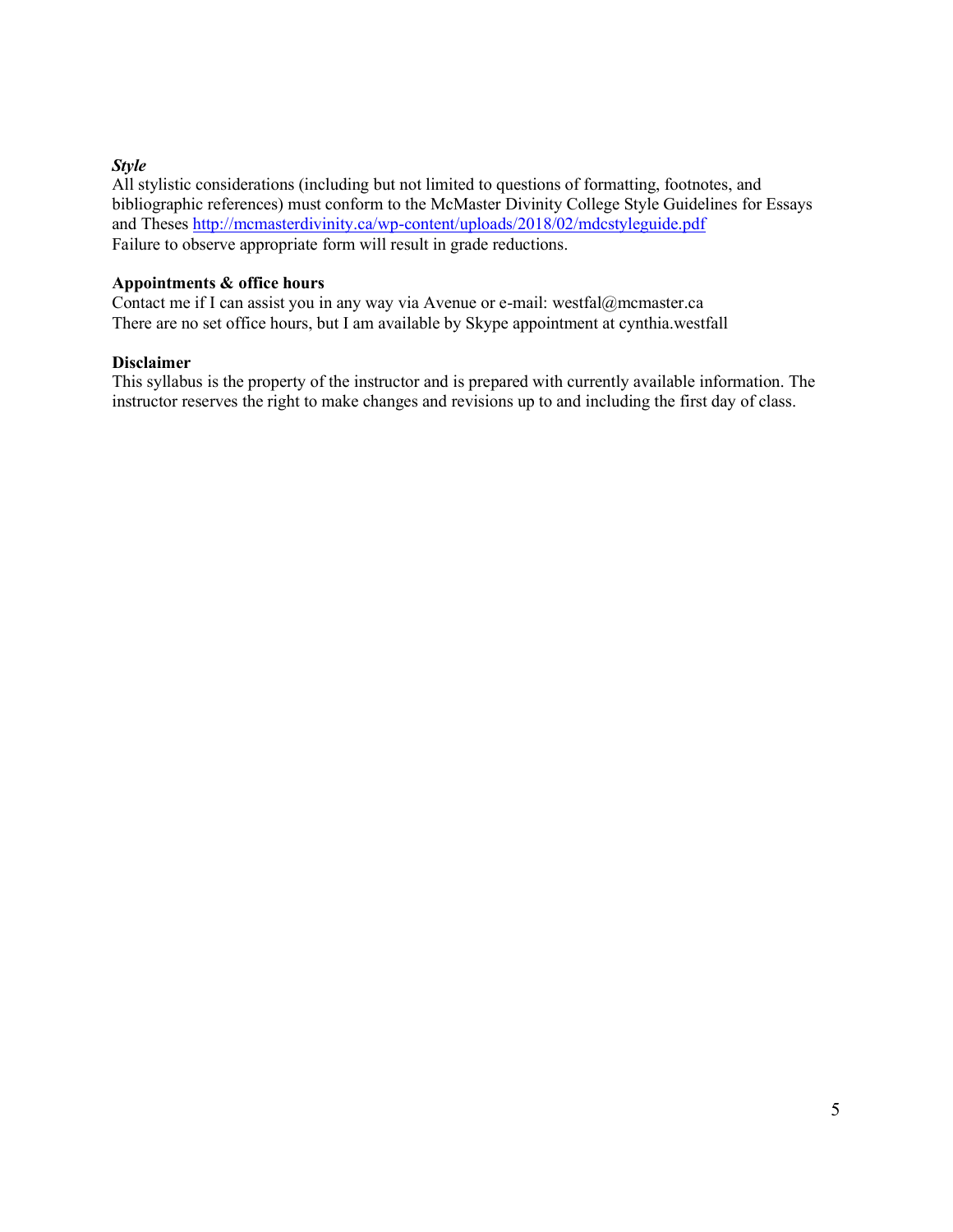| <b>DATE</b>                      | <b>CLASS SESSION</b>                                                                                                                                                                   |
|----------------------------------|----------------------------------------------------------------------------------------------------------------------------------------------------------------------------------------|
| Jan 7<br>$1 - 2:50$ pm           | Introductory WebEx Session<br>https://mcmaster.webex.com/meet/westfal                                                                                                                  |
| Jan $11-15$                      | On-line video: The goal and activities of interpretation                                                                                                                               |
| Jan 18-22                        | On-line video: Steps to Exegesis, Part 1                                                                                                                                               |
| Jan 25-29                        | On-line video: Steps to Exegesis, Part 2                                                                                                                                               |
| $Feb 1-5$                        | On-line video: Interpreting & applying Narratives/Stories                                                                                                                              |
| Feb 8-12                         | On-line video: Interpreting & applying the NT Epistles                                                                                                                                 |
| Feb 12                           | <b>Annotated Bibliography due</b>                                                                                                                                                      |
| Feb 16-19                        | On-line video: Interpreting & applying the Law and Prophecy                                                                                                                            |
| Feb 19                           | <b>Summary Paper due 11:59 pm</b>                                                                                                                                                      |
| Feb 22-26                        | <b>Break</b>                                                                                                                                                                           |
| Feb 28                           | Video on Annotated Bibliography due                                                                                                                                                    |
| March 2<br>1:30-5:30 pm          | Intermittent Streaming with asynchronous material (1/2 day)<br>Asynchronous: Interpreting and Applying Poetry<br>Asynchronous: The Canon and translations                              |
| March 3<br>$9:00$ am-<br>5:30 pm | Intermittent Streaming with asynchronous material (full day)<br>Asynchronous: The History of Interpretation<br>Asynchronous: Recent Approaches A<br>Asynchronous: Recent Approaches B. |
| March $8-12$                     | <b>Break</b>                                                                                                                                                                           |
| March 15-19                      | Consultations on projects by appointment<br>Prep to interact with the role of the interpreter (McCaulley)                                                                              |
| March 22-26                      | On-line Video: The role of the interpreter                                                                                                                                             |

## **COURSE SCHEDULE**